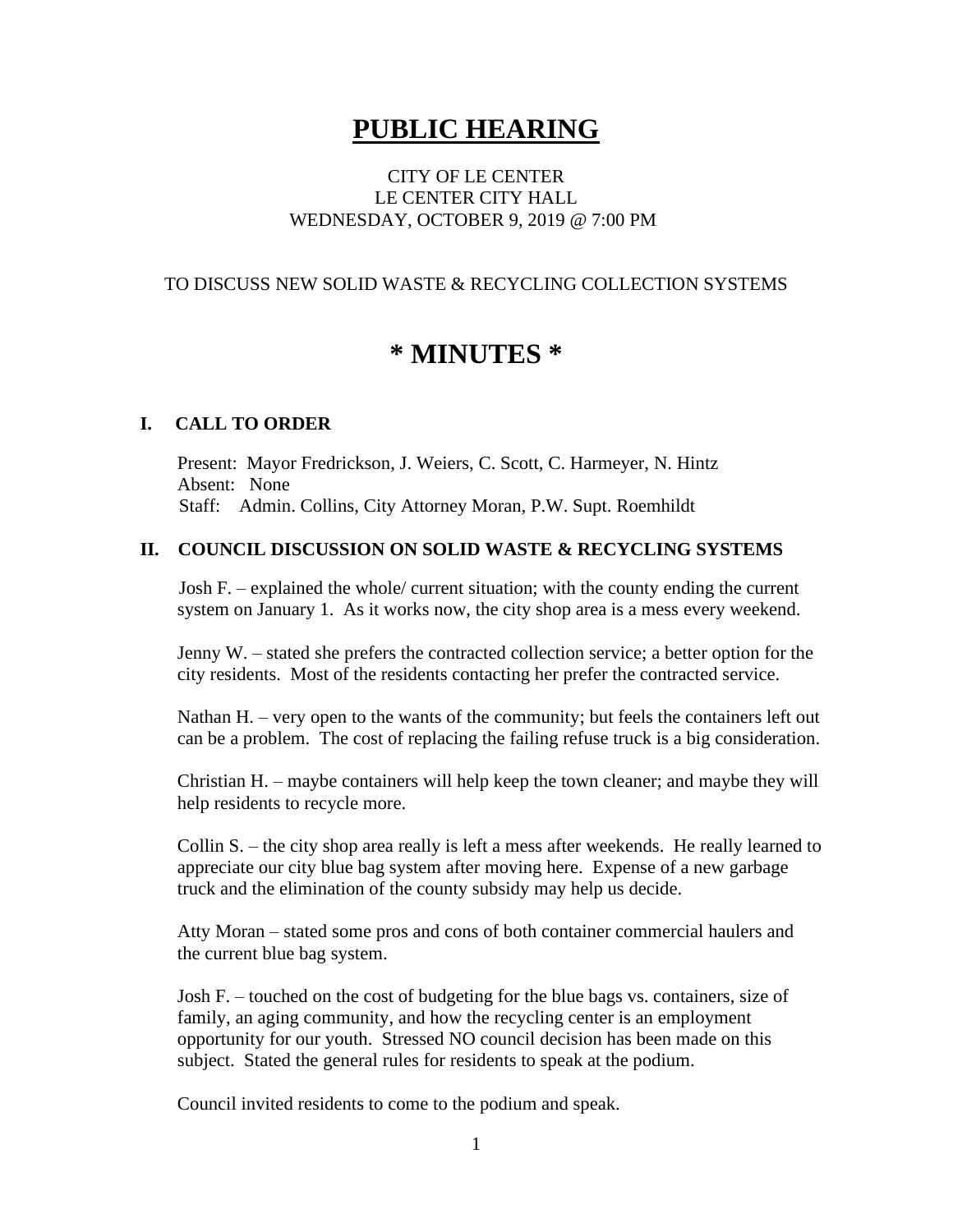#### **III. RESIDENTS COMMENTS & TESTIMONY**

Joe Boettcher- the blue bag system is perfect for him as a single person household. He pays \$30.00 per year; commercial collection would be \$30.00 per month. He pays virtually nothing for his garbage removal; and recycles everything.

 Terry Overn- why are no RFP quotes available to the public right now? Nobody knew about this meeting; why hold during homecoming week? Why is the current agreement ending? He's in favor of current blue bag & recycling system as is.

 Lance Wetzel, County Commissioner- county residents would be able to take their recycling to the county satellites at the county highway shops. He has opposed this change at the city/ county level; but was outvoted.

 Duane Swenson- in favor of the current blue bag system; but could favor the container services if the price is right. And what about the brush system?

\*\* At this point, Mayor shared the estimated costs of our bids. Stressed estimated…

 Leo Schmitz- he can guarantee that the containers won't be staying in the garages out of sight, no matter the ordinance. Agee's that there will be add-ons to the prices given. Loves that he can put his blue bag out weekly and have it picked up by the city. Le Center has a great thing here; why change it?

 Charlene Washa- uses very few blue bags and recycles everything. How would she even use commercial containers in the downtown apartments?

 Renee Nichols- she has family of eight; it's very hard to get down to recycling center each Saturday. In favor of commercial containers.

 Travis Fischer- many times has garbage wrappers in his yard. Talked about the health issues related to the blue bags vs. the cats  $\&$  dogs tearing into them on Wed. night. Stated taking recycling down on Sat. morning can be a problem for some people. Suggests re-doing the bags to tie better; and stronger to help keep the litter in better.

 Don Reak- gate the city shop area to keep people out during non-hours. Commercial containers would be more expensive than our current blue bag system. Budget for a new garbage truck when it is needed.

\*\* Josh F. noted: if we keep the current system, we will be adding security upgrades at the city shop  $=$  gates and cameras.

 Steve Brown- he's a businessman; he spends \$300 per month to get rid of his garbage. He gets home late at night and cannot get his garbage out. This system is not working for young people; it's outdated. The rules are not made for young people. City picked a bad night for this meeting during homecoming week.